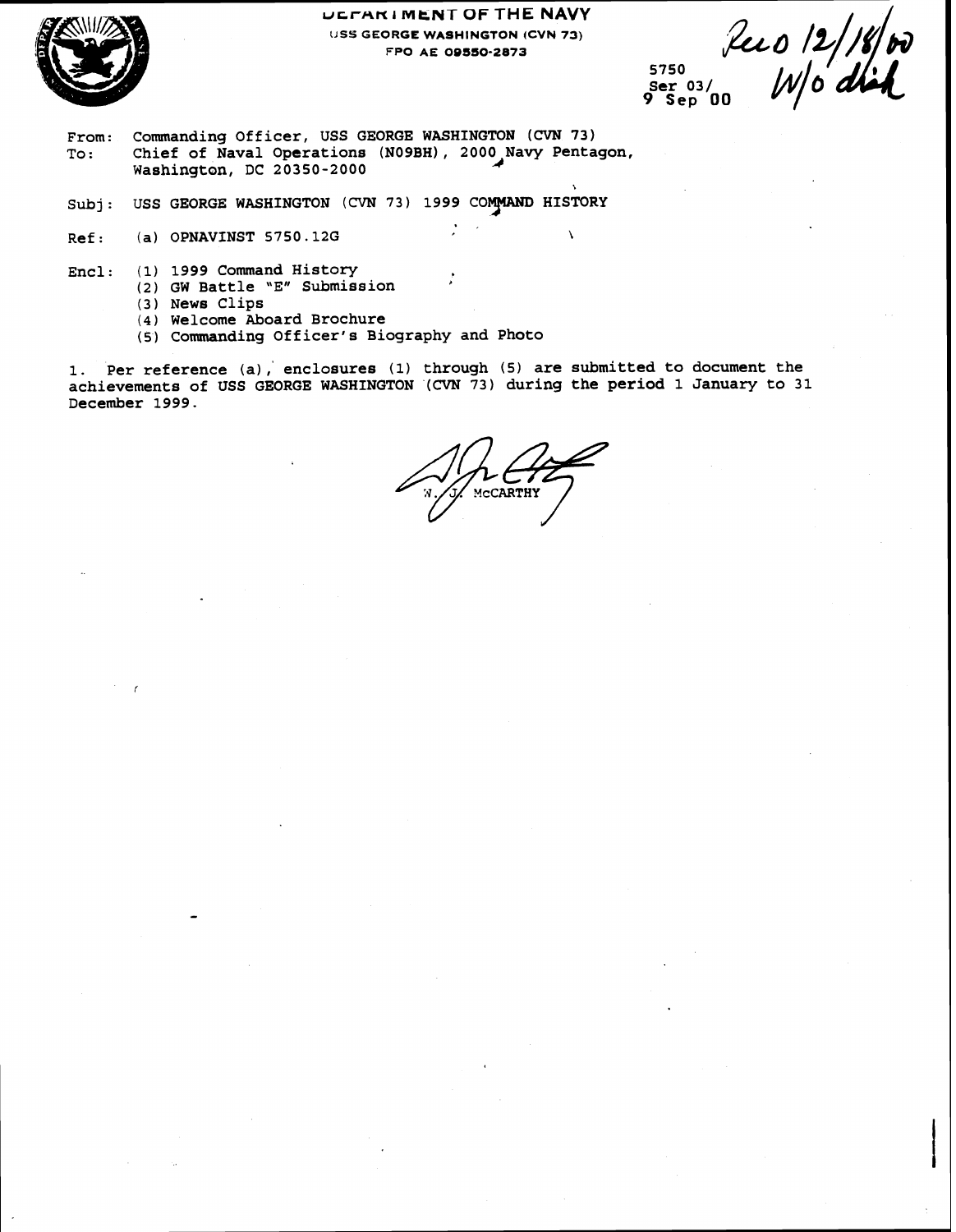## **USS GEORGE WASHINGTON** (CVN **73) COMMAND HISTORY 1999**

#### COMMAND COMPOSITION AND ORGANIZATION

USS GEORGE WASHINGTON (CVN 73), sixth of the NIMITZ class nuclearpowered aircraft carriers, was commissioned on July 4, 1992 at Naval Station Norfolk, Virginia. Homeported in Norfolk, Va., GEORGE WASHINGTON is an asset of Commander, Naval Air Force, U.S. Atlantic Fleet, commanded by Vice Admiral Jod Mobley. At the start of this year, GEORGE WASHINGTON was moored at Pier 5N at the Norfolk Naval Shipyard in Portsmouth, Va., in the eighth month of a planned 10-month Drydocking Planned Incremental Availability.

Captain Lindell G. Rutherford was in command of **GW** at the beginning of the year; Captain William J. McCarthy relieved him on November 16. The ship serves as the flagship for Commander, Cruiser Destroyer Group TWO, commanded by Rear Admiral Ronald Route.

*Carrier Air Wing* SEVENTEEN, commanded by Captain Jim Hart, was the ship's main armament and embarked **GW** for the first time in December. The air wing provides the capability to conduct sustained offensive air operations against land, surface, and subsurface targets, and to defend the battle group in support of assigned missions.

There are 70 aircraft in *Carrier Air Wing* SEVENTEEN, including: the F-14B Tomcat fighter flown by the Jolly Rogers of VF 103; the F/A-18C Hornet strike fighter flown by the Rampagers of VFA 83, the Blue Blasters of VFA 34 and the Sunliners of VFA 84; the E-2C Hawkeye airborne early warning aircraft flown by the Tigertails of VAW 125; the S-3B Viking sea control aircraft flown by the Diamondcutters of VS 30; the EA-6B Prowler electronic attack aircraft flown by the Scorpions of VAQ 132; the HH-60/SH-60F helicopter flown by the Red Lions of HS 15; and the C-2 Greyhound carrier onboard delivery (COD) aircraft flown by the Rawhides of VRC 40.

Enclosure (1)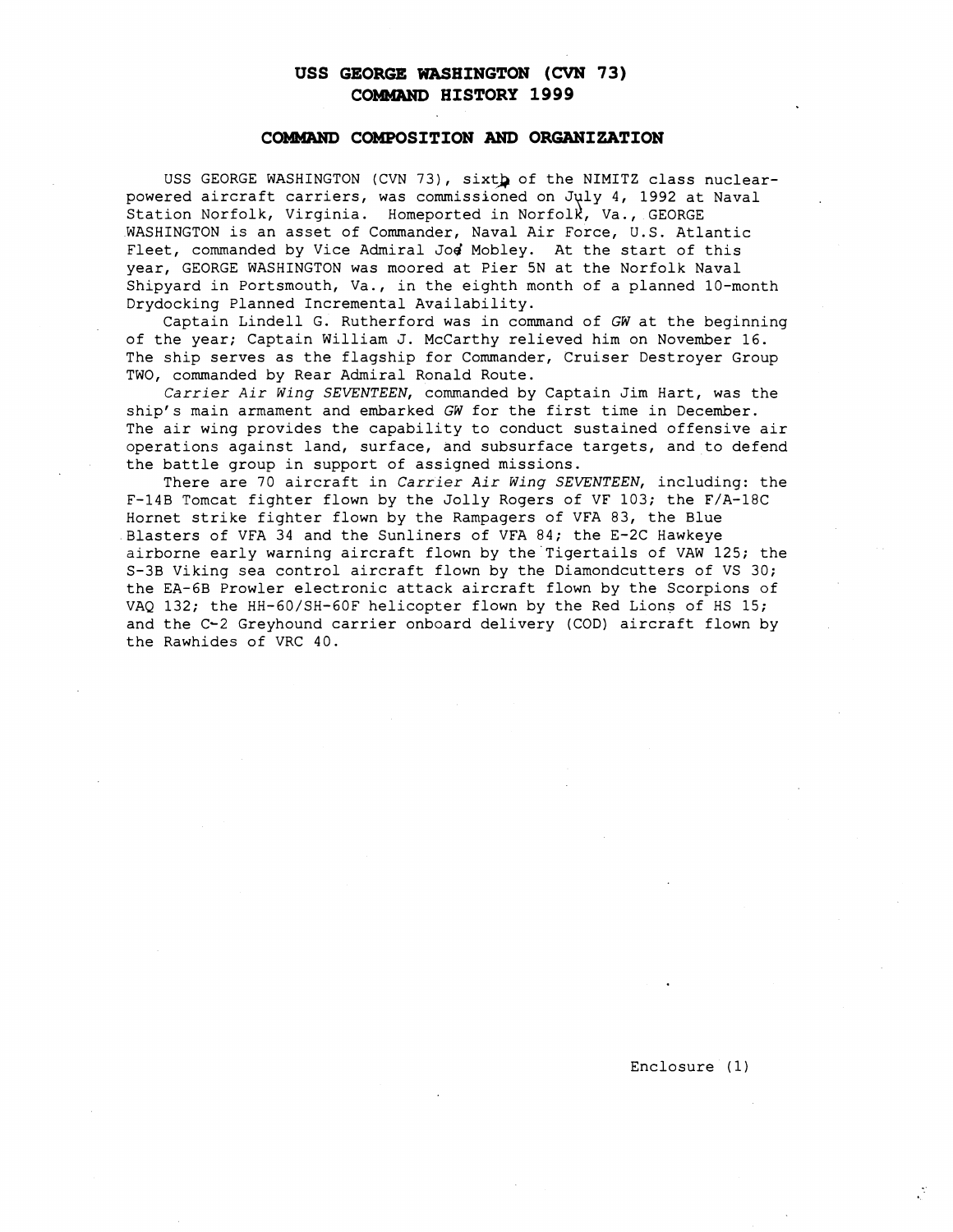#### CAPT Lindell **G.** Rutherford CAPT William J. McCarthy CAPT Garry R. White CAPT Christopher C. Cain CDR **b**, CHC CDR CDR CAPT Michael J. Krentz, MC CDR , MC CDR , DC CDR CDR CDR CDR CDR , SC CDR CDR CDR CDR CDR CAPT Francis A. Hiser, **I11**  LCDR LCDR LT | LCDR LCDR , JAG CDR

Commanding Officer Commanding Officer Executive Officer Reactor Officer CRMD Engineering Air Medical Medical Dental AIMD Navigator Navigator Weapons Supply Supply Operations Operations Safety Safety Combat Systems Deck Deck Training Training Legal Administration

#### **USS GEORGE WASHINGTON (CVN 73) LEADERSHIP**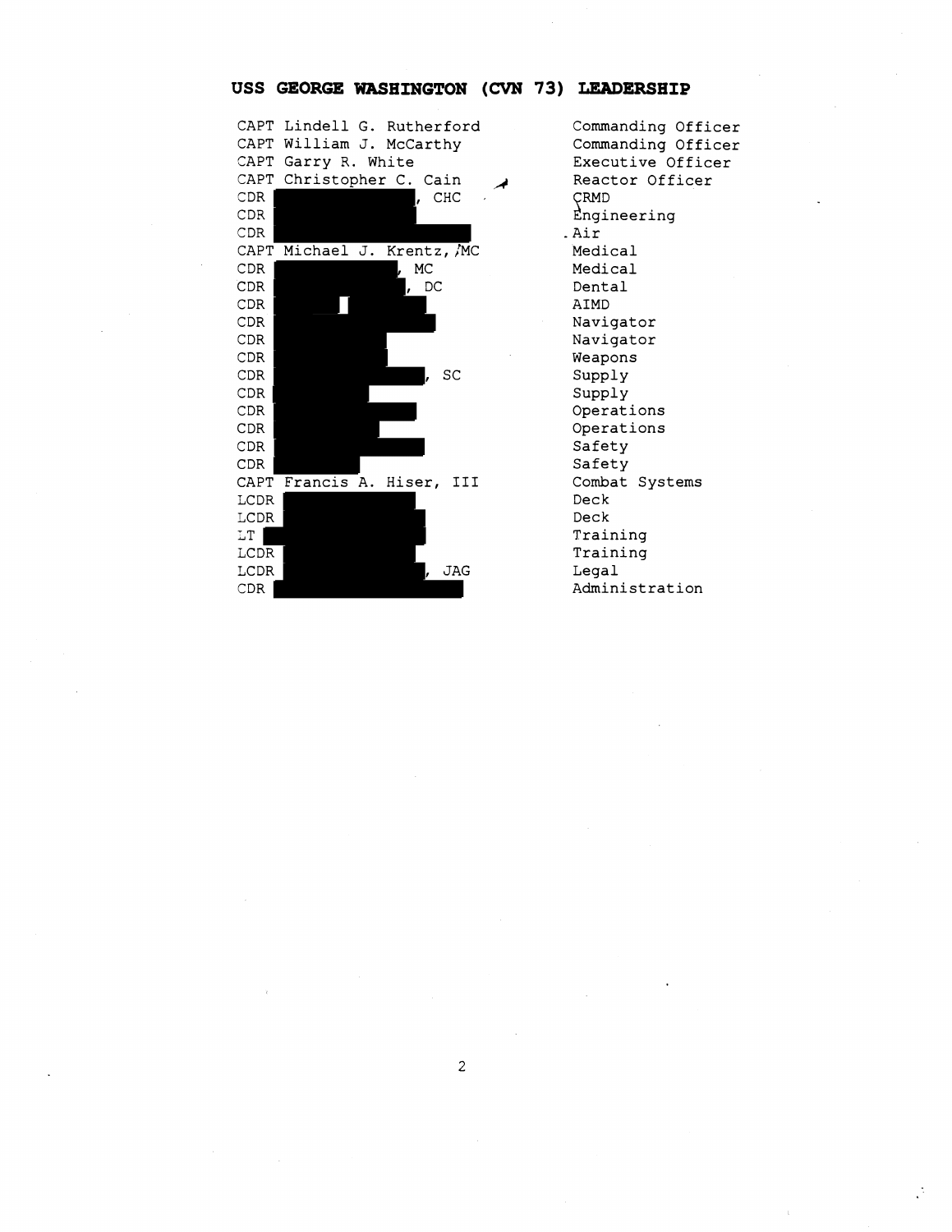#### **NARRATIVE**

When 1999 began, USS GEORGE WASHINGTON (CVN 73) was in the eighth month of a scheduled ten-month Drydocking Planned Incremental Availability in the Norfolk Naval Shipyard, Portsmouth, Va. This was the first ever DPIA for an aircraft carrier and during GW's stay in Portsmouth, the ship completed several major projects, including month of a scheduled ten-month Drydocking Planned Incremental<br>Availability in the Norfolk Naval Shipyard, Portsmouth, Va. This was<br>the first ever DPIA for an aircraft carrier and during *GW's* stay in<br>Portsmouth, the ship of rod drives for the reactor, enlarging chill water piping, installation of the Consolidated Auyomated Support System (CASS) test stations, and outfitting 12 berthing spaces for women.

On January 11, a memorial service was held in the foc'sle for our fallen shipmate, ET3 Colin M. Beebe. GW shipmates turned out to remember Petty Officer Beebe's honorable, distinguished service to the Navy and his country.

In mid-January, the Commander in Chief, U.S. Atlantic Fleet announced that GW was the Atlantic Fleet's 1998 Golden Anchor Award winner. The Master Chief Petty Officer of the Navy, MMCM (SS/SW/AW) James Herdt, visited GW on January 19 and gave a "State of the Navy" address to GW Sailors over ship's television.

The first challenge of February was to pass Crew Certification Phase I, which happened on February 3. That was followed by the Post-Overhaul Reactor Safeguards Examination (PORSE), which GW successfully completed on February 18. On President's Day, the GW Color Guard and 50-state Flag Team marched in the President's Day parade in Alexandria, Va., to commemorate President George Washington's 250<sup>th</sup> birthday. On February 24, GW hosted a Spouse Appreciation Day luncheon to thank spouses for the support they provided during the '97-'98 deployment and the DPIA period.

March saw the DPIA winding down and preparations increase for getting GW back to sea. Good news came from COMNAVAIRLANT in the form of departmental Battle "E" awards. Weapons Department won an unprecedented fifth consecutive BLACK W departmental battle efficiency award. GW also was awarded the YELLOW E (Air), BLUE H (Habitability), BLUE M (Medical), and the GREEN E (Operations).

Final crew certifications took place in port from March 10-11, with inspectors looking at everything from the bridge watch teams -- which were manned for a simulated underway period -- and major drills like man overboard, abandon ship, General Quarters and a simulated fire on the flight deck. A fast cruise followed March 13-14, then on March 18, GW said farewell to the Norfolk Naval Shipyard and headed down the Elizabeth River, through Hampton Roads and back to the waters of the Atlantic Ocean off the Virginia Capes for three days of Sea Trials. The trials put the ship through the paces and tested all ship's equipment, from communications gear to the ship's laundry, to air conditioning and ventilation. GW calibrated the EM log, demonstrated the fathometer, operated all the ship's conveyors, and conducted reactor drills and mass casualty drill sets. The ship returned to Pier 12 at the Naval Base Norfolk for the first time in 10 months on March 23 - but not for long. With the ship's systems testing out OK, it was time to get the flight deck certified for the ship's primary mission - to launch and recover aircraft. On March 25,  $GW$  pulled away from Pier 12 for its first week of flight operations in almost a year.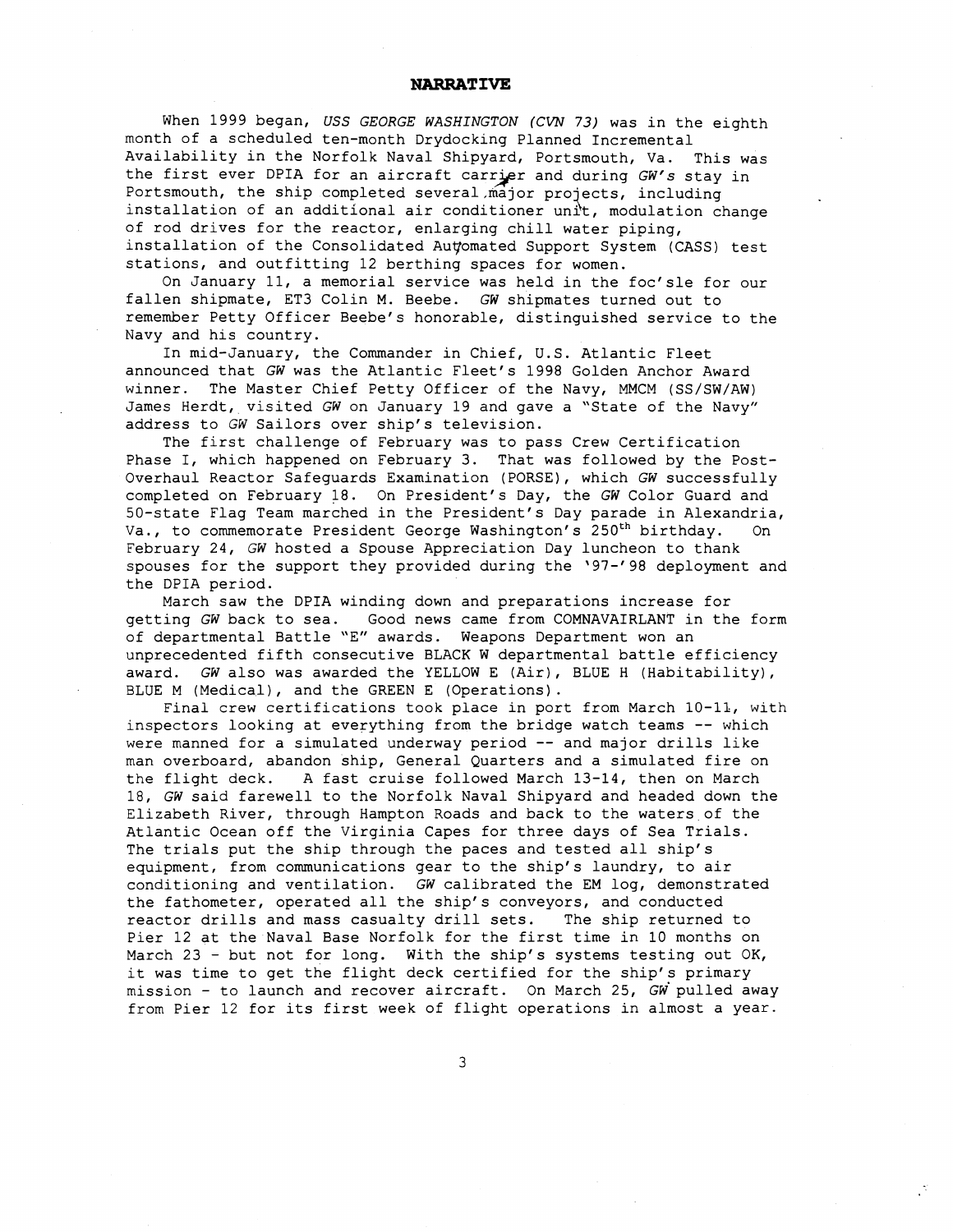That successful underway period ended April 2 with GW's return to<br>Norfolk. During the time in port Norfolk. GW hosted numerous During the time in port Norfolk, GW hosted numerous distinguished visitors and public tours, including former president of Poland Lech Walesa. Rear Adm. Ronald Route, Commander, Cruiser Destroyer Group TWO, presented the prestigious Golden Anchor Award for retention and quality of life excellence to CAPT Rutherford on April 14<br>in a ceremony in Hangar Bay 2. On April 22, *GW* hosted the Atlantic Fleet Sailor of the Year Banquet, one of the highlights of the weeklong Sailor of the Year competition in Hampton Roads.

During the next underway period, from May 11 to May 20, GW continued to support fleet carrier qualifications off the Virginia coast. The ship also hosted a number of distinguished visitors, including Rep. James Greenwood (R-PA) and Dr. Henry Heimlich, inventor of the Heimlich maneuver. The new mezzanine gym, which was installed during the DPIA period and outfitted with the latest fitness equipment, opened during this underway period. After the ship's return to Norfolk, Ms. Eleanor Spector, Director, Defense Procurement, Office of the Undersecretary of Defense (Acquisition & Technology), visited on May 26.

The parade of distinguished visitors continued in June. Home improvement guru Bob Vila and 150 executives from Sears visited on June 3 and attended a Sunset reception in Hangar Bay Two. Then on June 12, GW Sailors hosted 8,000 family members and friends for a Family Day Cruise off the Virginia coast. Though gray, soggy weather threatened to cancel the air show, the rain stopped briefly in the afternoon and the guests were treated to a mini air show by elements of *CVW* 17, complete with an F/A-18 supersonic fly by.

GW returned to sea for CQ on June 21. During this underway period, the damage control training intensified and we hosted many dignitaries, including RADM Cifuentes, Chilean Naval Attache.

The ship got back to Norfolk on July 2, just in time for **4th** of July celebrations and GW's **7th** birthday. We spent the month of July in port, conducting drills and improving the ship's readiness and material condition. As the only aircraft carrier in port during the summer tour season, we hosted more than 1,500 visitors during the month.

The ship was underway again on August 2. We headed south and spent two weeks off the coast of Florida, conducting carrier qualifications for training command pilots. GW hosted many DVs during the first week in August, including actor/professional wrestler Tommy Lister, Undersecretary of Defense (Acquisition and Technology) Dr. Jacques Gansler and Ambassador Tom Vraalsen from Norway. A video crew from the television show "Real Life" was aboard from August 5-8 to tape a show about career opportunities in the Navy. On August 12, GW recorded its  $60,000<sup>th</sup>$  arrested landing. GW headed north to Nova Scotia and a port visit in the city of Halifax from August 16-18. Our trip to Halifax ended on a sad note, however, when we lost our shipmate, Airman Tavius Butler, who fell overboard on the morning of August 18.

GW weighed anchor in Halifax on August 18 with several hundred extra passengers aboard - family members and friends joining us for our 1999 Tiger Cruise. For two days, our Tigers lived the life of U.S. Navy Sailors underway and many gained a new appreciation for the challenges of life at sea.

4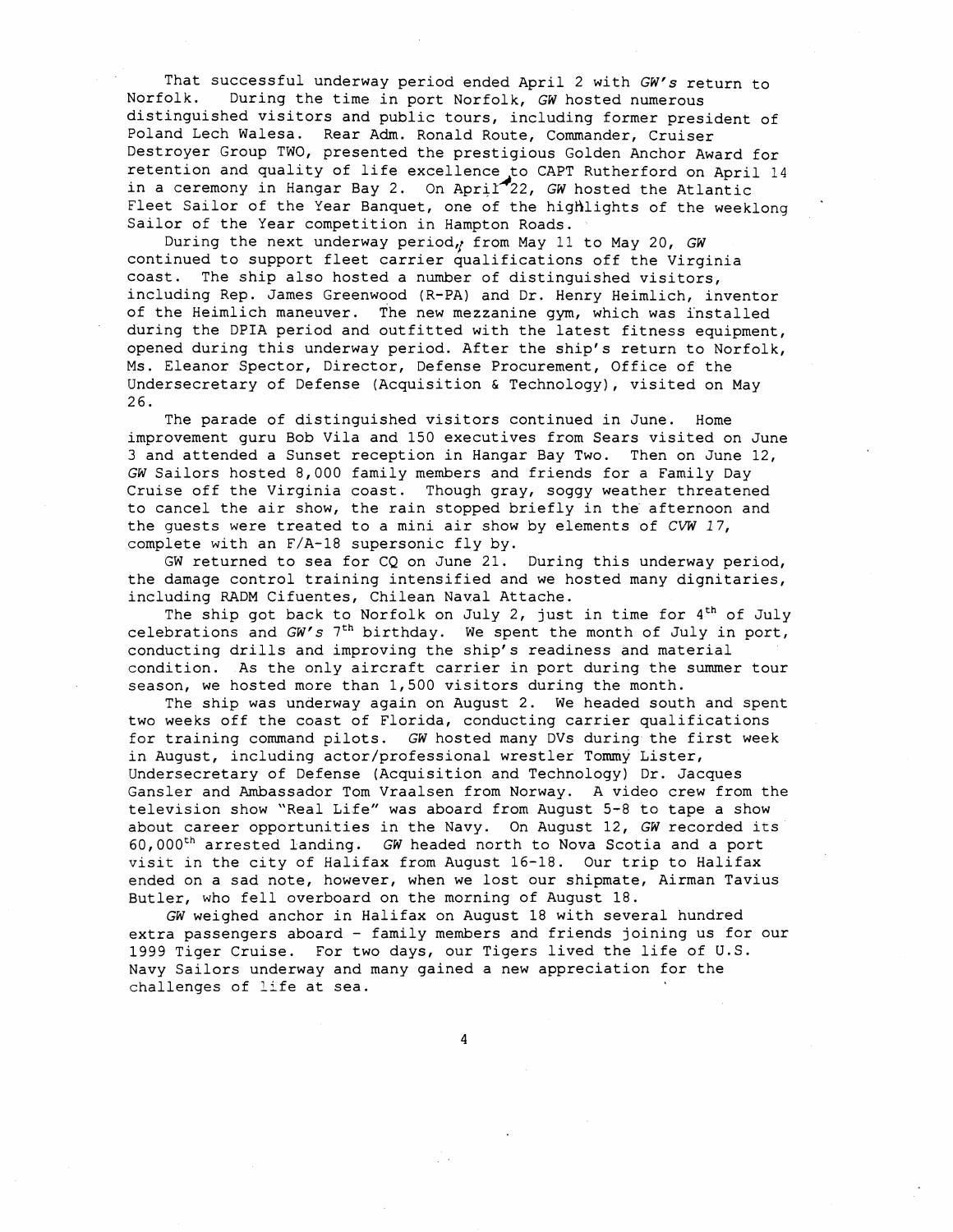We pulled into Norfolk on August 20 and spent the next few weeks getting ready for our September underway period -- which would be the first this year with the Battle Group staff embarked -- and avoiding<br>hurricanes. On September 16, Hurricane Floyd threatened the Fast On September 16, Hurricane Floyd threatened the East Coast of the U. S. and GW went to sea to ride out the storm. The ship returned to Norfolk on September 18, just long enough to get packed and ready for the longest underway period of the year, starting September 24. 24. **\I** 

Again the featured evolution of the underway period was flight operations, specifically carrier qualifications for fleet pilots off the Virginia coast and for training command pilots off the Florida coast. During the TRACOM CQ, **GW** was steaming in the Atlantic Ocean off the Florida coast on October 3 when a distress call came in from the seagoing tug *Coastal* Sun. The tug's crew reported that their ship had taken on seven feet of water in the engine room and was in danger of sinking. A repair team from George Washington, Senior Chief Petty Officer Joseph Curtin and Fireman Viron Smith, flew over to the tug by helo and dropped by hoist aboard *Coastal* Sun with equipment to pump the water overboard. They dewatered the tug and saved it from sinking; the tug made it to port the next day.

GW pulled into Fort Lauderdale the next day for four days of great South Florida hospitality during Broward Navy Days/Fleet Week '99. The crew had plenty of opportunity not only to enjoy the warm Florida sun, but also to participate in community relations projects. More than 200 GW Sailors participated in a Habitat for Humanity project and helped build two houses for underprivileged people in the Miami area. Over the four-day port visit, GW hosted more than 10,000 people from South Florida.

On October 8, GW left the warmth of Florida behind for a transit north and a return to Norfolk on October 14. This was not to be a long inport period, though; ORSE, or the Operational Reactor Safeguard Examination, was just ahead.

We got underway on October 24, a day before the ORSE team came aboard. ORSE took place from October 25-29, and numerous drills tested the ship's ability to respond to casualties in the propulsion plant. The hard work of the entire crew, especially the men and women in Reactor Department, helped GW pass the examination.

We finished that at sea period with a simultaneous VERTREP/CONREP with USS Supply and USS Theodore Roosevelt November 2-4, receiving more than 2,000 tons of live ammunition. CH-46 helicopters completed over 1200 lifts during this evolution.

GW returned to Norfolk on November 4 and the crew immediately began preparing for the upcoming change of command. In a ceremony in Hangar Bay 2 on November 16, Captain William J. McCarthy relieved Captain Lindell "Yank" Rutherford as GW's Commanding Officer.

November also saw the Supply Department win the 1999 Naval Supply Systems Command's Price Fighter's Award for price challenges and selected as a Captain Edward F. Ney Memorial Award finalist for best General Mess.

5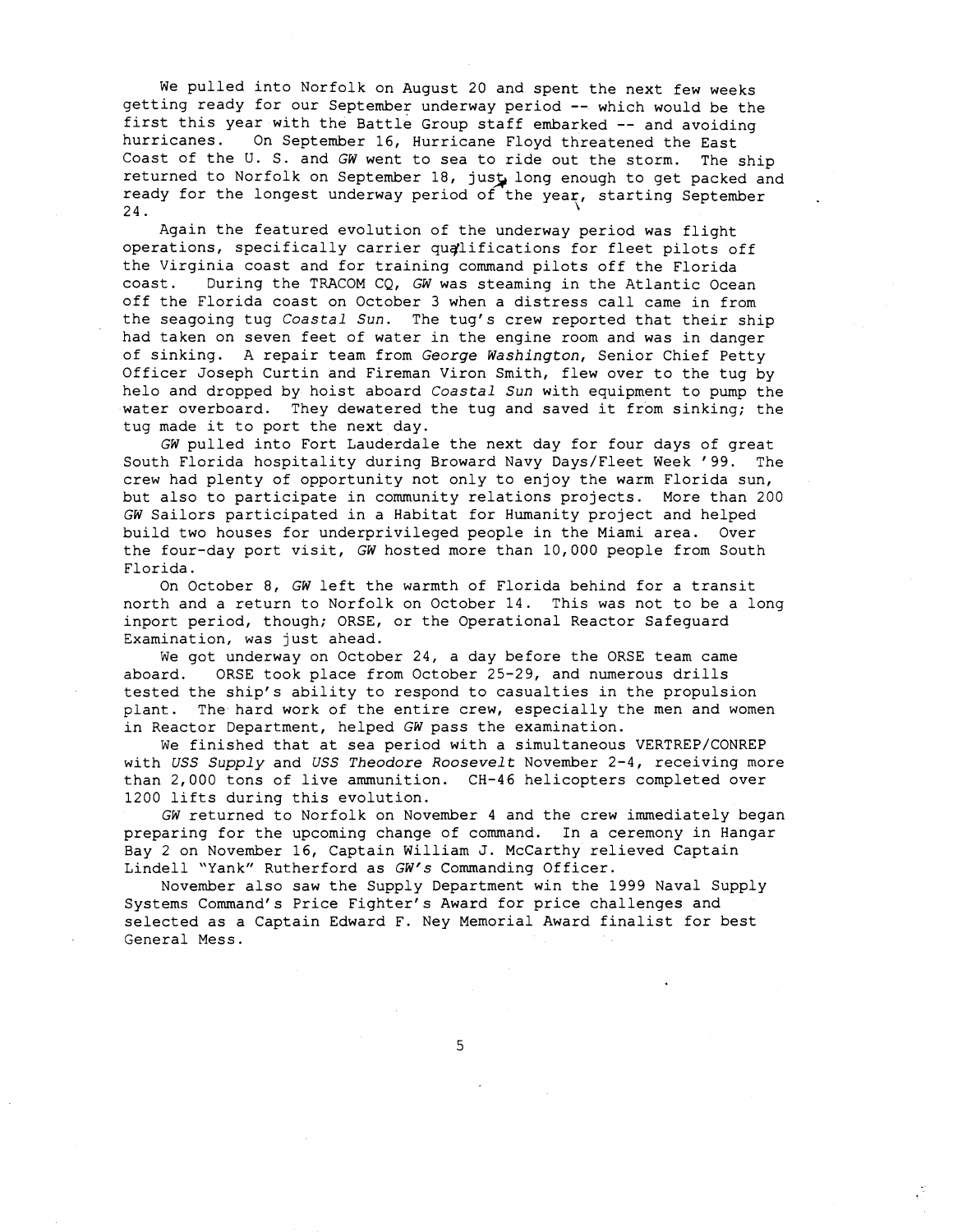After the Thanksgiving holiday, the *GW/CVW* 17 team came together for the first time in 1999 during a two-week underway period from December 1-16. During that time, the *GW/CVW* 17 team completed TSTA 1/11, a Medical readiness assessment and an AIRLANT Handling Team visit, with all inspectors noting the outstanding integration of the ship and the Air Wing. We also completed the migration to the new IT-21 (Information Technology for the  $21^{st}$  Century) local area network. The upgrade dramatically improved the ship's infdrmation processing capabilities by upgrading computers, from Pentium 100's to Pentium I11 450's, and increasing the number of computers aboard from about 450 to almost 1500.

During that underway period, the Sailor of the Year for 1999 was announced - AT1 (AW/SW) from AIMD. *GW* returned to Norfolk on December 16 and we celebrated a successful 1999 at the ship's Holiday Party, held at the Pavilion in Virginia Beach on December 17. The party featured two national recording artists: Joan Jett and Faith Evans.

**GW** traveled more than 26,000 miles in 1999.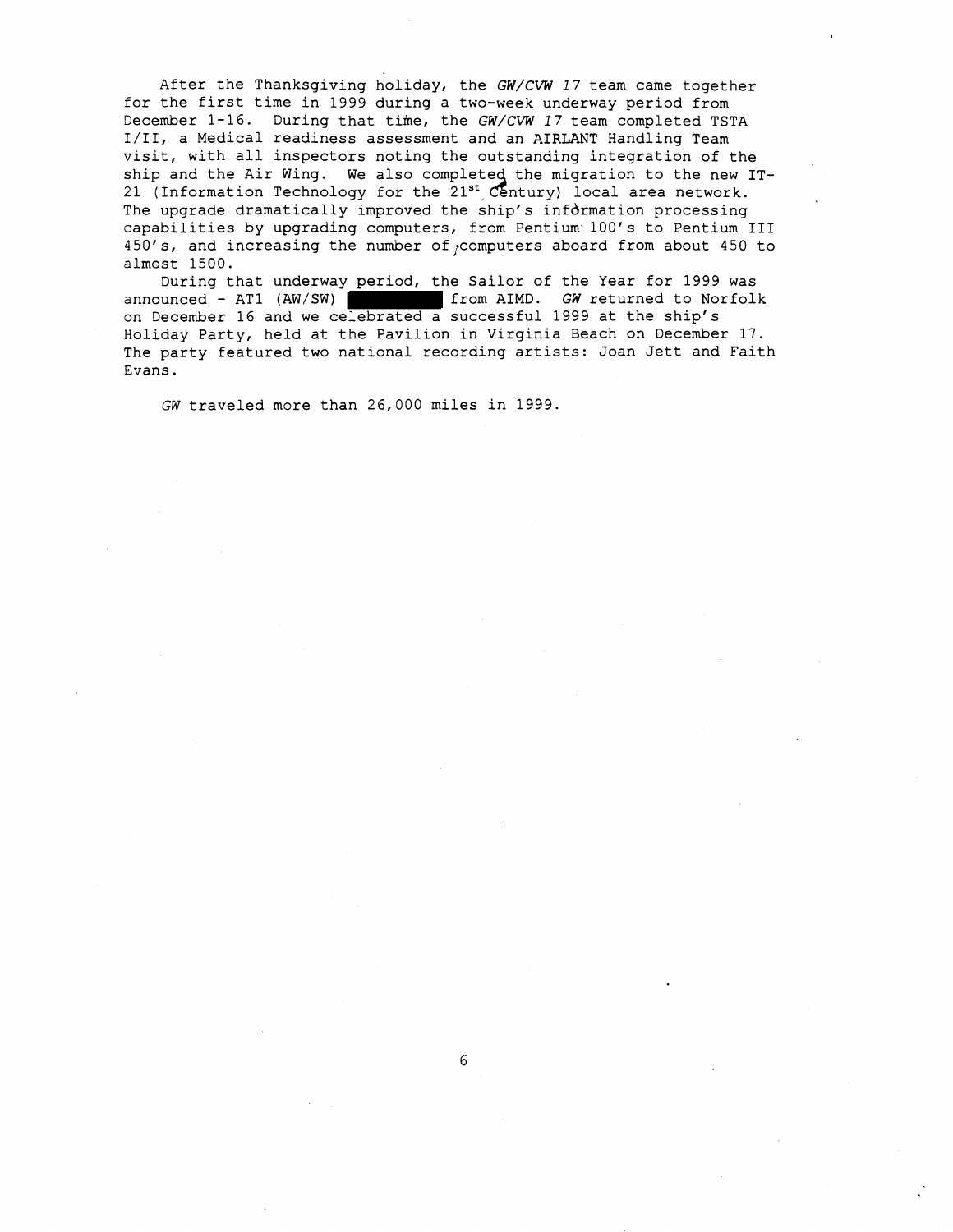# **1999 CHRONOLOGY**

#### **January**

| $\mathbf{1}$ | Moored, pier 5N, Norfolk Naval Shipyard for Drydocking                            |
|--------------|-----------------------------------------------------------------------------------|
|              | Planned Incremental Availability.                                                 |
| 11           | Memorial service for ET3 Colin M. Beebe, USN                                      |
| 19           | Master Chief Petty of the Navy James Herdt visits; holds<br>MCPON Call on SITE TV |
|              |                                                                                   |
|              | E2/E3 Advancement ceremony                                                        |

# **February**

| 3  | MTT and Crew Certification phase I |
|----|------------------------------------|
| 24 | Spouse Appreciation Day luncheon   |
| 26 | Dock trials begin                  |

#### March

| 8         | Weapons Department awarded unprecedented fifth consecutive |
|-----------|------------------------------------------------------------|
|           | BLACK W departmental battle efficiency award by            |
|           | COMNAVAIRLANT. GW also awarded the YELLOW E (Air), BLUE H  |
|           | (Habitability), BLUE M (Medical), and the GREEN E          |
|           | (Operations).                                              |
|           | Ammo onload                                                |
| $10 - 11$ | Crew Certification phase II                                |
| $13 - 14$ | Fast cruise                                                |
|           |                                                            |
| 18        | Underway (Sea Trials)                                      |
| 20        | Inport Norfolk                                             |
| 23        | All hands Safety Standdown                                 |
| 25        | Underway (Flight Deck Certification)                       |
| 28        | Health Fair                                                |
|           | General Quarters                                           |
| 29        | RAS w/USNS Bighorn                                         |
| 30        | RAS w/USNS Bighorn                                         |
|           | General Quarters                                           |
| 31        | AAW tracking exercise                                      |
|           | Full bore weapons exercise                                 |
|           | Women's History Month Celebration                          |
|           |                                                            |

# April

| $\mathbf{1}$ | Burial at Sea, AKC Robert N. Crooks, USN (ret.)           |
|--------------|-----------------------------------------------------------|
| 2            | Inport, Norfolk                                           |
| -5           | Ms. Gudran Schyman, Swedish Member of Parliament visit    |
|              | VADM Dirk Horten, Commander in Chief, German Fleet visit  |
| 8            | Hosted Tidewater Council Eagle Scout Recognition Banquet. |
|              | VADM H. C. Giffin, SURFLANT, guest speaker                |
| 14           | GW awarded Golden Anchor Award for 1998                   |
| 16           | Memorial service for EM1 Ben Brown, USN                   |
| 23           | infant daughter<br>Memorial service for                   |
|              | and Mrs.<br>of EM2                                        |

 $\overline{7}$ 

 $\mathcal{I}$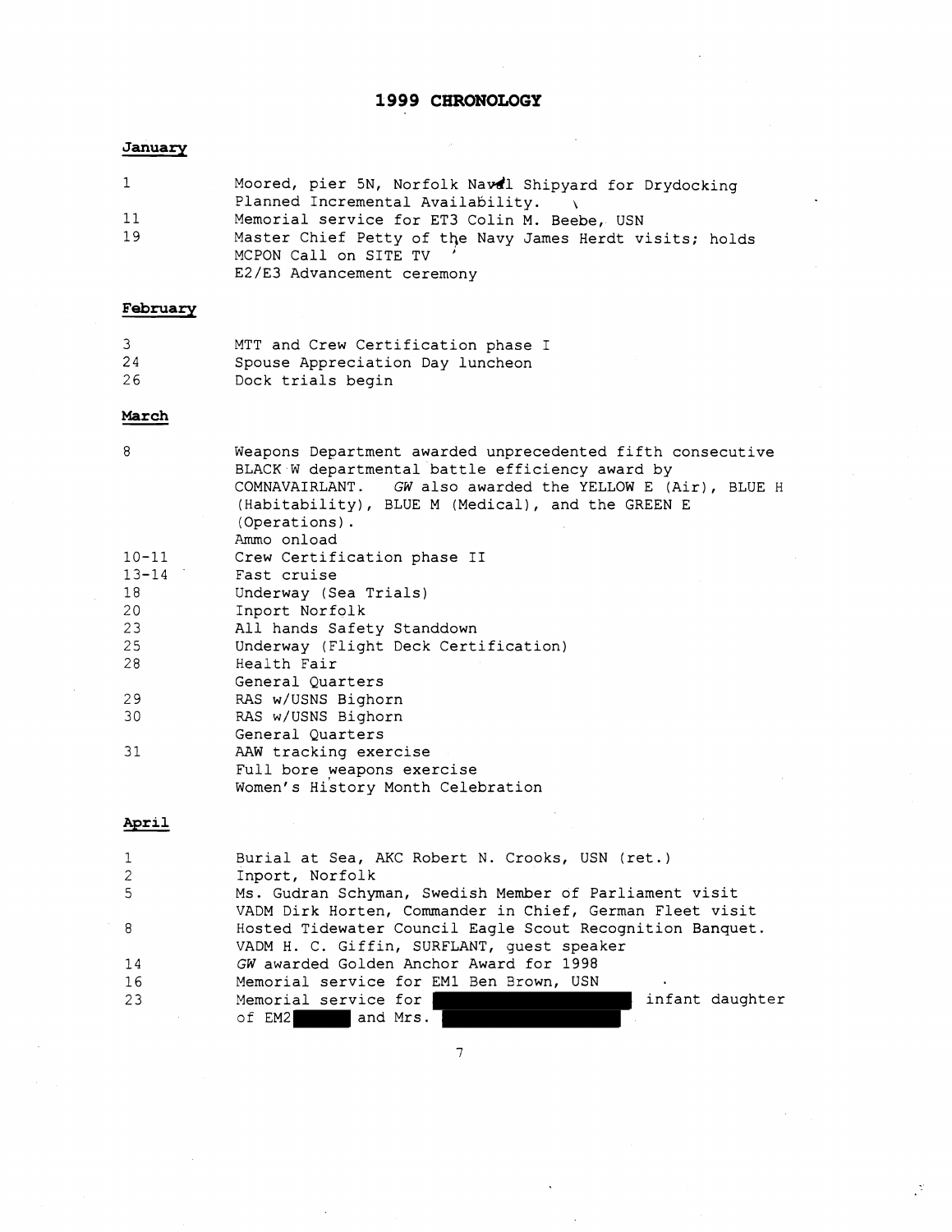| 24    | Lech Walesa, former President of Poland visit                                                                                    |
|-------|----------------------------------------------------------------------------------------------------------------------------------|
| 26    | Captain's Call, Hangar Bay Two                                                                                                   |
| 27    | Lt. Gen. Sedivy, Chief of Staff, Czech Armed Forces; Gen.<br>Vegh, Chief of General Staff, Hungarian Home Defense Force<br>visit |
|       | Phantom of the Opera cast visit                                                                                                  |
| Mess- |                                                                                                                                  |

| May               |                                                  |
|-------------------|--------------------------------------------------|
|                   | VADM Fallon, Commander, Second Fleet visit       |
|                   | USO Board of Governors $\dot{\tau}$ isit         |
|                   | General Quarters Drill                           |
| 11                | Underway, VACAPES (Fleet carrier qualifications) |
| $12 \overline{ }$ | ADM Demars (ret.), former Director, Navy Nuclear |
|                   | Propulsion, embarks                              |
| 13                | Mezzanine Gym Opening Ceremony                   |
| 15                | General Ouarters drill                           |
|                   | Man overboard drill                              |
| 19                | General Quarters drill                           |
| 20                | In port Norfolk                                  |
| 26                | General Ouarters drill                           |
|                   |                                                  |
| June              |                                                  |
|                   | Conoral Ouartors drill                           |

| 2           | General Ouarters drill                                    |
|-------------|-----------------------------------------------------------|
| 3           | Bob Vila, Sears Executives Sunset reception, Hangar Bay 2 |
| 9           | General Ouarters drill                                    |
| $9^{\circ}$ | Smart Cards distributed to crew                           |
| 12          | Family Day Cruise                                         |
| 18          | Memorial service for BMCS Gregory Thomas, USN             |
| 21          | Underway, Carrier Qualifications (VACAPES)                |
| 22          | RAS with USNS KANAWHA                                     |
| 23          | FAS with USS ESTOCIN                                      |
| 24          | General Ouarters drill                                    |
|             | DIW drill                                                 |
| 25          | Burials at Sea, CAPT David Scott, USN (ret.) and AOCM     |
|             | William Naylor, USN (ret.)                                |
|             | DIW drill                                                 |
|             | Full Bore/PAC Fire                                        |
| 26          | General Ouarters drill                                    |
| 28          | General Ouarters drill                                    |
| 30          | General Ouarters drill                                    |

# $July$

| -2 | In port, Norfolk                |
|----|---------------------------------|
| 7  | General Ouarters                |
| 15 | Ammunition on load              |
| 16 | Ammunition on load              |
| 21 | Enlisted Nuclear Detailer visit |
| 22 | NRAD Training Drill             |

 $\,8\,$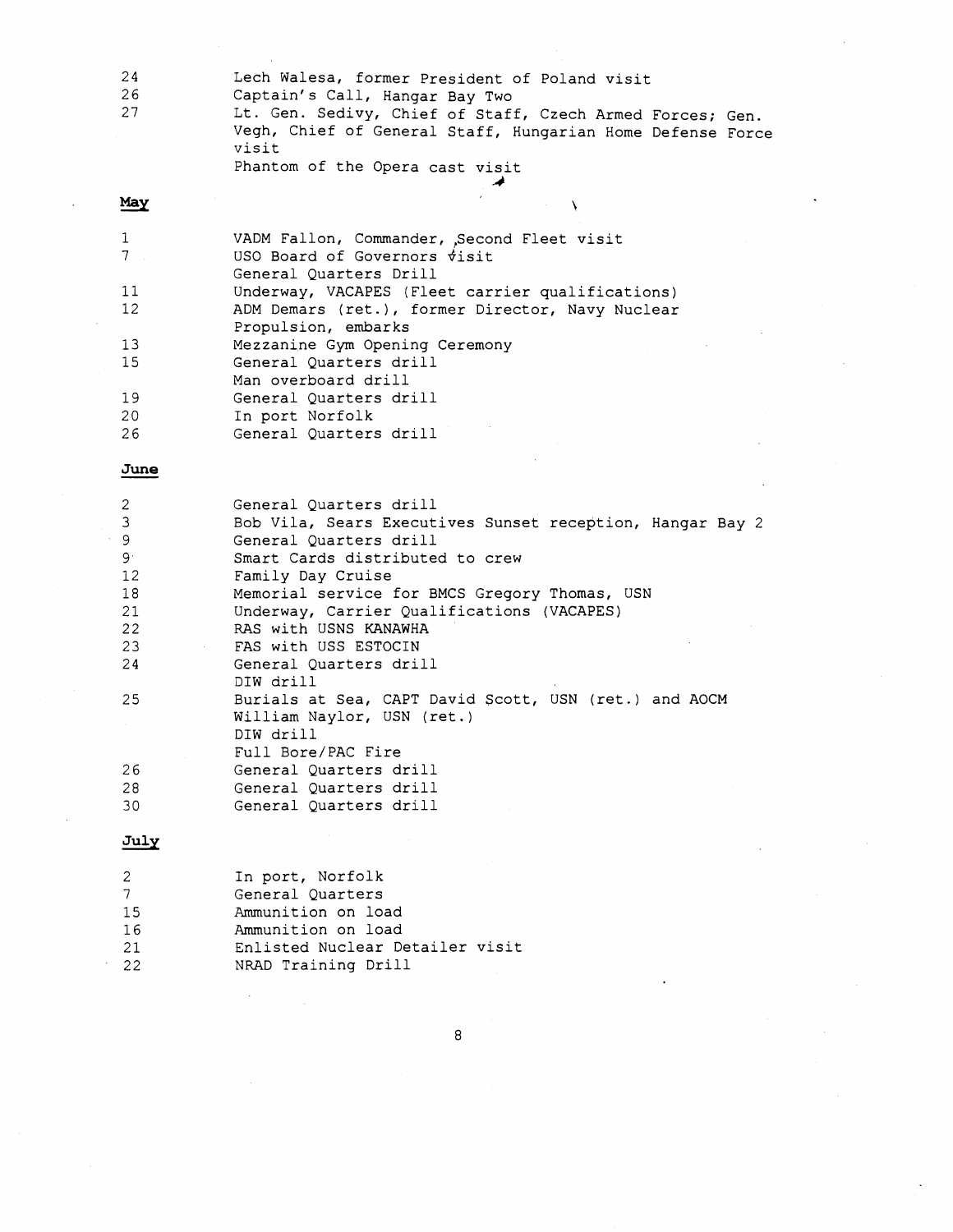#### **August**

| 2              | Underway, Carrier Qualifications                |
|----------------|-------------------------------------------------|
| -5             | RAS with USNS Bighorn                           |
| -6             | NATO Sea Sparrow Missile Shoot                  |
| $\overline{7}$ | General quarters drill                          |
| 12             | 60,000 <sup>th</sup> arrested landing aboard GW |
| 13             | Safety Standdown                                |
| 16             | Port visit, Halifax, Nova Scotia                |
| 18             | Underway, Tiger Cruise $\gamma$                 |
| -20            | In port Norfolk                                 |
| 24             | Memorial service for AN Tavius Butler, USN      |
|                |                                                 |

### **September**

| 8  | Military Ministries for Christ luncheon     |
|----|---------------------------------------------|
| 13 | Hosted Damage Control Olympics, flight deck |
| 16 | Underway, VACAPES (Hurricane Floyd)         |
| 18 | In port Norfolk                             |
| 21 | NRAD drill                                  |
| 24 | Underway, carrier qualifications            |
| 25 | Burial at sea, SSGT George A. Walz, USAAC   |

# **October**

| 3              | CAPSTONE Flag and General Officer embark<br>Last U.S. Navy launch and recovery of the TA-4 Skyhawk<br>training aircraft<br>GW Damage Control team saves sinking tug, Coastal Sun |
|----------------|----------------------------------------------------------------------------------------------------------------------------------------------------------------------------------|
| $\overline{4}$ | In port Fort Lauderdale (Port Everglades), Broward Navy<br>Days                                                                                                                  |
| 8              | Underway                                                                                                                                                                         |
| 9              | General quarters drill                                                                                                                                                           |
| 15             | In port Norfolk                                                                                                                                                                  |
| 24             | Underway, VACAPES                                                                                                                                                                |
| $25 - 29$      | Operational Reactor Safeguards Examination                                                                                                                                       |

# **November**

| $2 - 4$        | Conducted simultaneous VERTREP/CONREP with USS SUPPLY and<br>USS THEODORE ROOSEVELT, receiving more than 2,000 tons of<br>live ammunition. CH-46 helicopters completed over 1200 |
|----------------|----------------------------------------------------------------------------------------------------------------------------------------------------------------------------------|
|                | lifts during this evolution.                                                                                                                                                     |
| $\overline{4}$ | In port Norfolk                                                                                                                                                                  |
| 8              | VADM Mobley, COMNAVAIRLANT, visits                                                                                                                                               |
| 16             | Change of Command ceremony - CAPT William J. McCarthy<br>relieved CAPT Lindell G. Rutherford                                                                                     |
| 24             | Safety Awareness Day                                                                                                                                                             |
| 26             | Thanksgiving Day                                                                                                                                                                 |

 $\overline{9}$